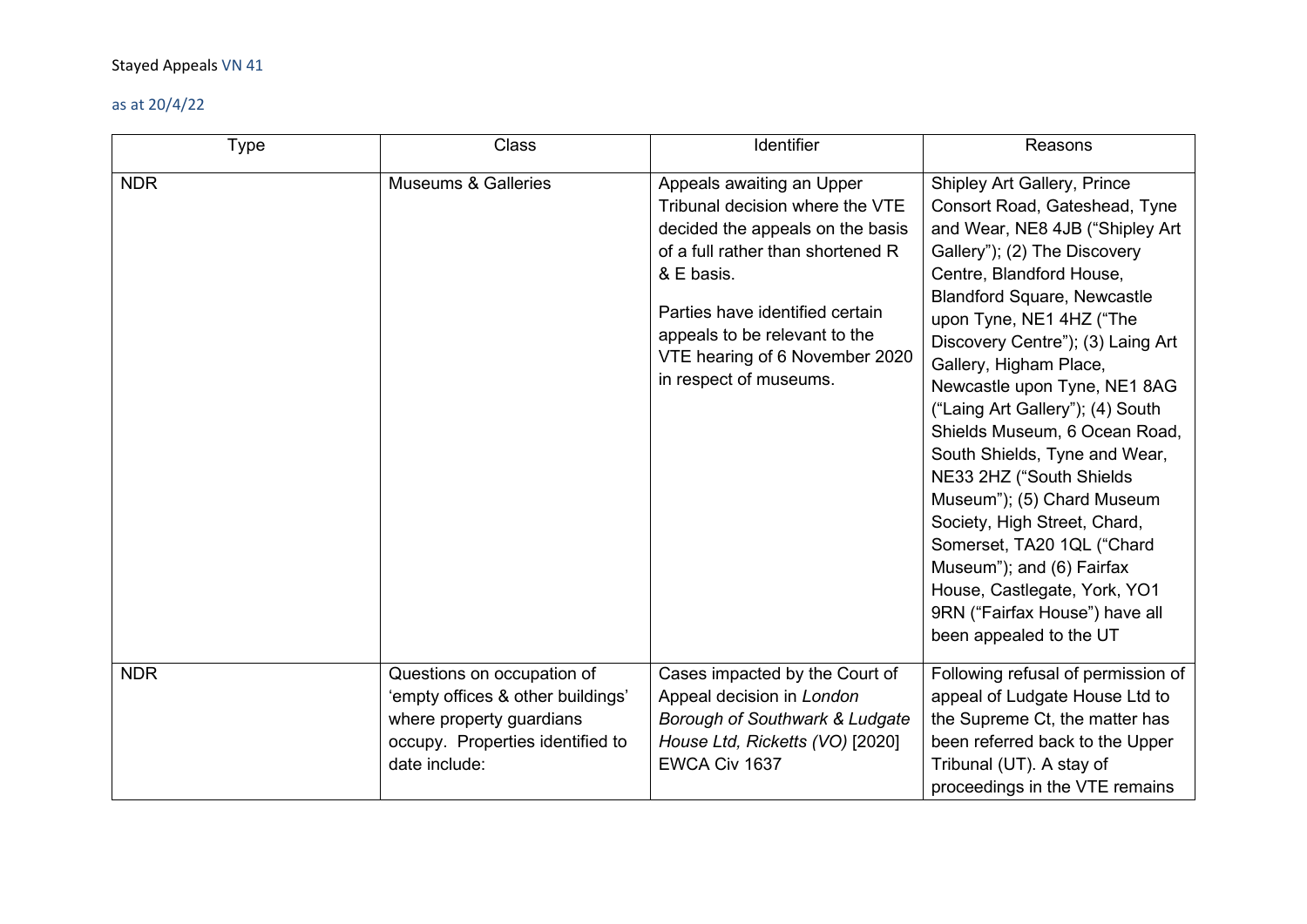|            | 74 & 78 Kennington Road,<br>London<br>67-69 Southwark St, London<br>1 Kenbury Street, London<br>Parts of 207 Pentonville Rd,<br>London<br>697 Wandsworth Rd, London<br>518 Wandsworth Rd, London<br>2 Crosland PI, London<br>45-47 Putney High St, London<br>309-311 Harrow Rd, London<br>Parts of 15 Childs PI, London |                                                                   | in place until the UT has<br>determined whether it should be<br>valued as a composite or wholly<br>non-domestic      |
|------------|-------------------------------------------------------------------------------------------------------------------------------------------------------------------------------------------------------------------------------------------------------------------------------------------------------------------------|-------------------------------------------------------------------|----------------------------------------------------------------------------------------------------------------------|
| <b>NDR</b> | Religious Exemption of Church<br>of Scientology properties.                                                                                                                                                                                                                                                             | Church of Scientology appeals<br>awaiting Upper Tribunal hearing. | Appeals heard in respect of: 146<br>Queen Victoria Street, London<br>EC4V <sub>4BY</sub><br>68 Tottenham Court Road, |
|            |                                                                                                                                                                                                                                                                                                                         |                                                                   | London W1T 2BB<br>258Deansgate, Manchester M3<br>4BG                                                                 |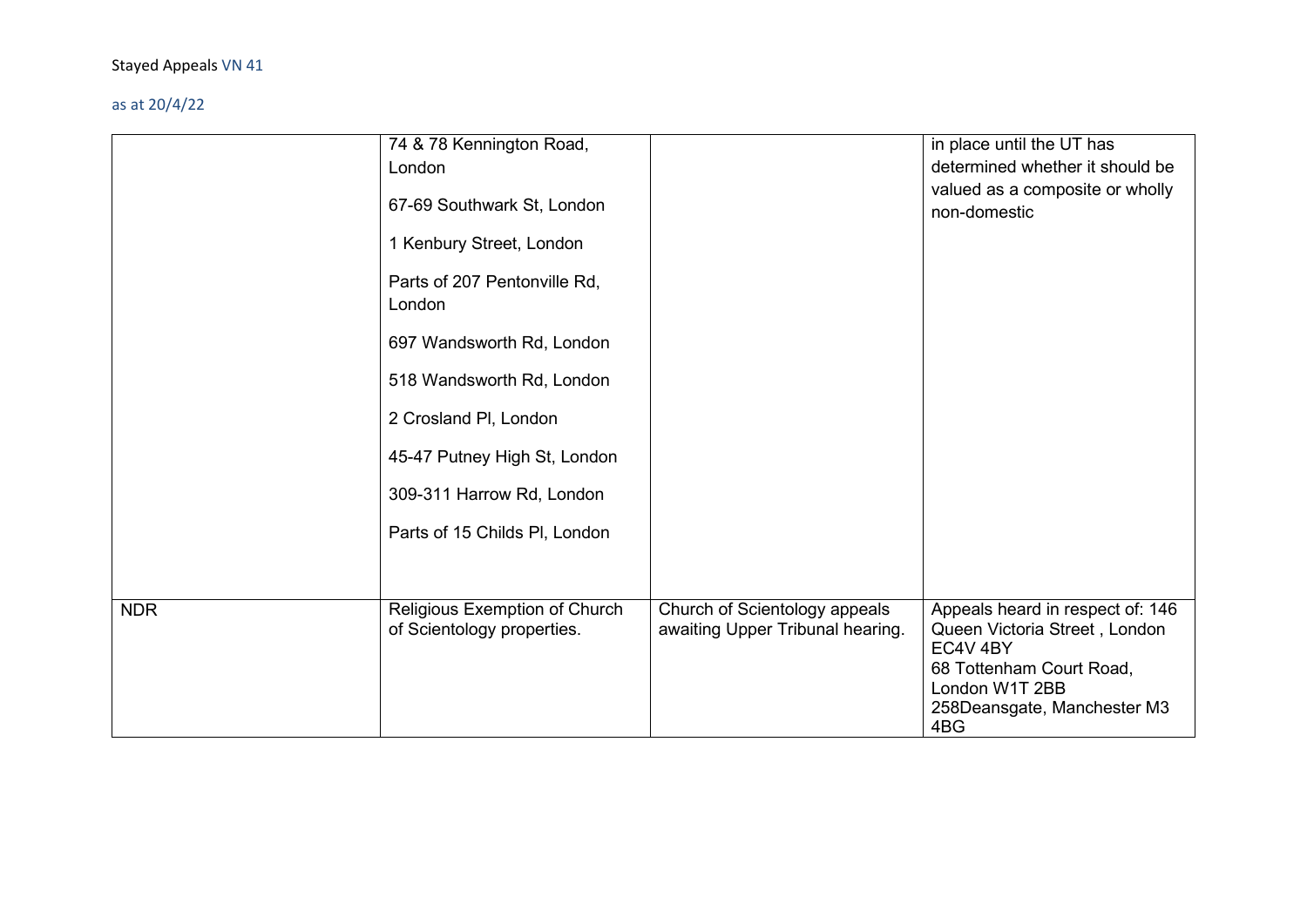|            |                                                                                            |                                                                                                                                                                                                                                                                                                                                                               | appealed to Upper Tribunal. Stay<br>is in place until appeals are<br>determined.                                                                                                                                                   |
|------------|--------------------------------------------------------------------------------------------|---------------------------------------------------------------------------------------------------------------------------------------------------------------------------------------------------------------------------------------------------------------------------------------------------------------------------------------------------------------|------------------------------------------------------------------------------------------------------------------------------------------------------------------------------------------------------------------------------------|
| <b>NDR</b> | 2017 list appeals on fitout costs<br>which replace existing items.                         | 1) 1 <sup>st</sup> Floor, 14 Castle Mews,<br>High Street, Hampton, Middlesex,<br>TW12 2NN & 1 <sup>st</sup> Floor, Stratton<br>Court, 1 Kimber Road, Abingdon,<br>Oxfordshire, OX14 1SG<br>Ascot House, Maidenhead Office<br>Park, Westacott Way,<br>Maidenhead, Berks, SL6 3QH<br>Hollywood House, 3rd Floor,<br>Church Street, Woking, Surrey,<br>GU21 6HA. | Appeal to UT on whether costs to<br>replace existing items on a like<br>for like basis add value and<br>increase the rent of the property.<br>VOA withdrawn appeal. Further<br>test cases heard and appealed to<br>Upper Tribunal. |
|            |                                                                                            | 2) Joint application by the parties<br>for VTE to hear 4 appeals in<br>relation to 30 Gresham Street,<br>London EC2V 7SE under<br>'complex' arrangements.                                                                                                                                                                                                     | Parties agree that the Central<br>London office market is unique<br>and separate from the rest of the<br>country. To be heard by VTE.                                                                                              |
| <b>NDR</b> | 2017 list appeals where Covid 19<br>is raised as a factor for seeking a<br>reduction in RV | Will potentially be impacted by<br>the Rating (Coronavirus) and<br><b>Directors Disqualification</b><br>(Dissolved Companies) Act 2021                                                                                                                                                                                                                        | Test cases being heard by the<br>VTE on 18 May 2022 to consider<br>whether Covid related matters<br>can or cannot be taken into<br>account following legislative<br>changes.                                                       |